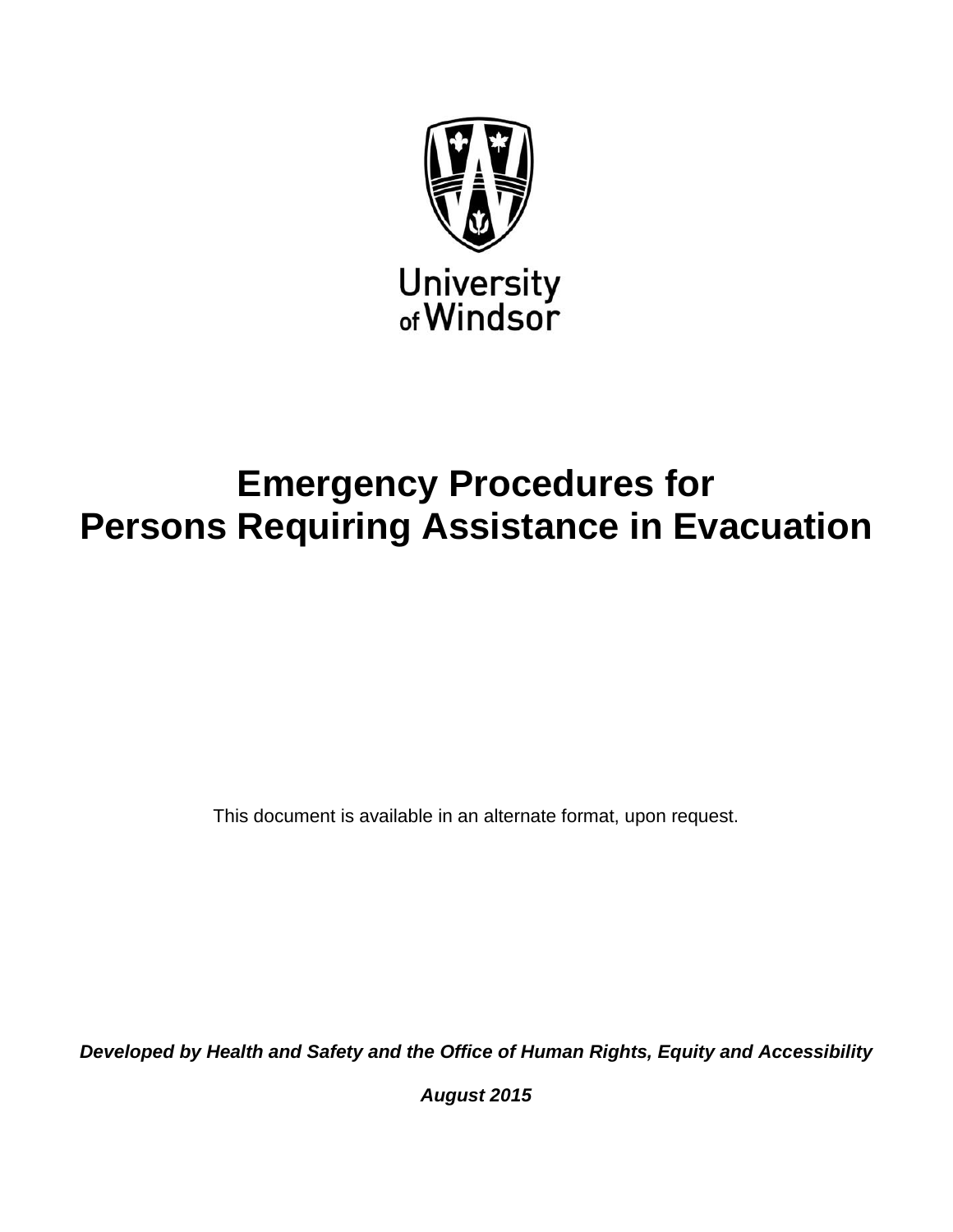# **Table of Contents**

# **Appendix A: Personal Exit Plan**

# Appendix B: Guidelines for Assisting Persons in Evacuation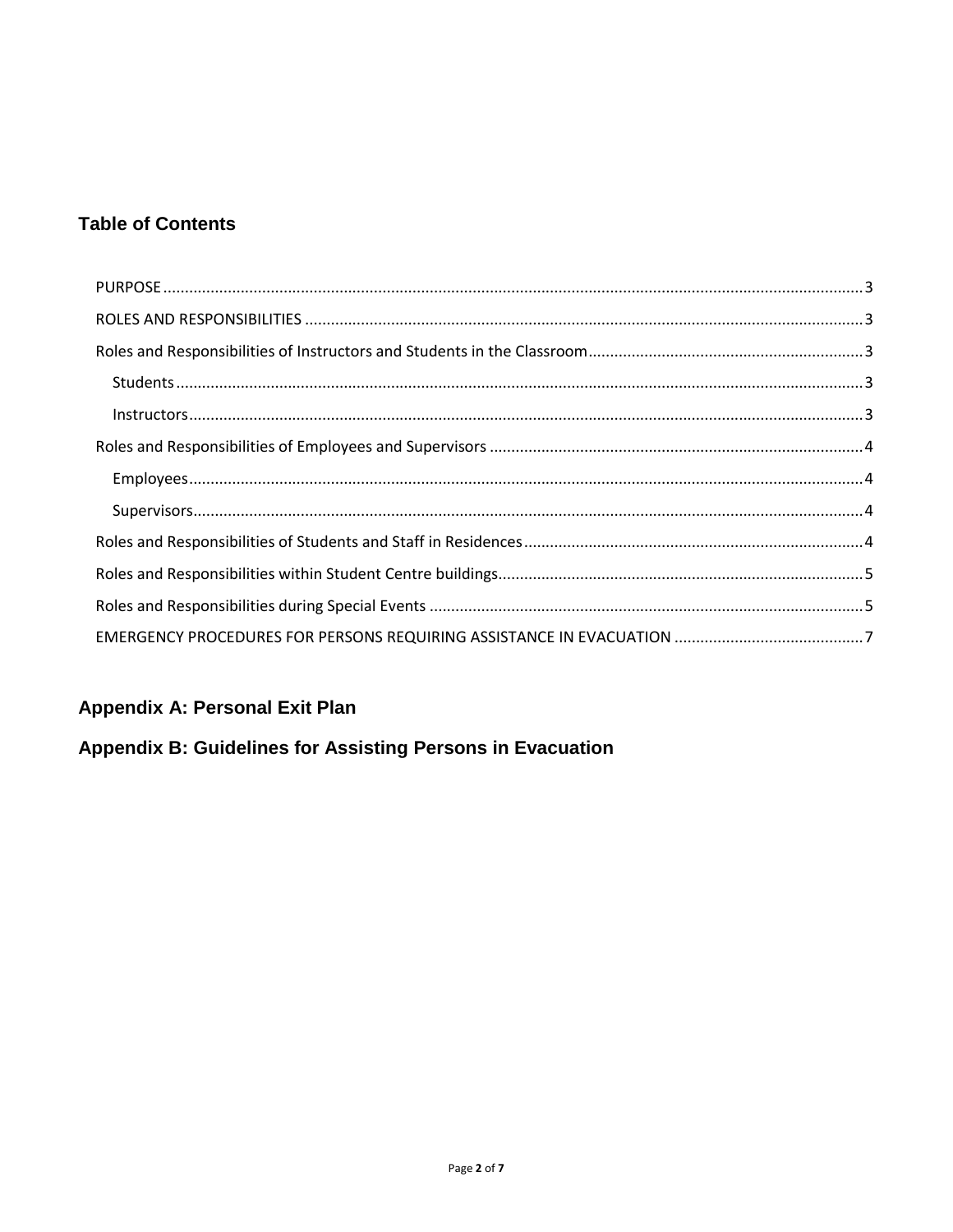# <span id="page-2-0"></span>**PURPOSE**

The purpose of this procedure is to provide members of the University of Windsor community with information about how to plan emergency procedures for persons requiring assistance in an evacuation.

#### A *Person Requiring Assistance* is defined as:

a person who is unable to leave a building unassisted under emergency conditions.

This may include persons with temporary or permanent mobility disabilities (e.g. use of crutches, walkers, wheelchairs), with hearing or vision disabilities, as well as persons who may be immobilized due to distress.

# <span id="page-2-1"></span>**ROLES AND RESPONSIBILITIES**

The following procedures are designed to assist with the planning stage of emergency evacuation for persons requiring assistance. Persons requiring assistance in an evacuation have a responsibility to initiate the development of a Personal Exit Plan (Appendix A), and to familiarize themselves with the applicable building Fire Safety Plan(s) at: [www.uwindsor.ca/safety/fireplans.](http://www.uwindsor.ca/safety/fireplans)

During a fire alarm, all efforts shall be made to execute Personal Exit Plans where possible.

For more information on providing assistance in evacuation, please refer to *Appendix B – Guidelines for Assisting Persons in Evacuation.*

# <span id="page-2-2"></span>**Roles and Responsibilities of Instructors and Students in the Classroom**

## <span id="page-2-3"></span>**Students**

Students requiring assistance in evacuation are responsible for the following:

- Communicating the need for a Personal Exit Plan with their Instructor;
- Developing a Personal Exit Plan with the Instructor (Refer to Appendix A);
- Cooperating in the implementation of the plan; and
- Communicating to their Instructor if their needs change and the plan requires re-evaluation.

#### <span id="page-2-4"></span>**Instructors**

Instructors are responsible for the safety of students in classrooms and laboratories. It is the responsibility of the Instructor to evacuate their classroom and have students exit the building as quickly and safely as possible by using exit routes which will avoid fire or other dangerous areas.

Instructors are responsible for the following:

- Working with the student to develop a Personal Exit Plan (Refer to Appendix A);
- Canvassing and assigning an appropriate number of students to assist students with disabilities to evacuate the building;
- If physically unable to evacuate the person requiring assistance, notify emergency response personnel of the person's location. The individual should be relocated to a safe area in proximity to an evacuation stairwell; and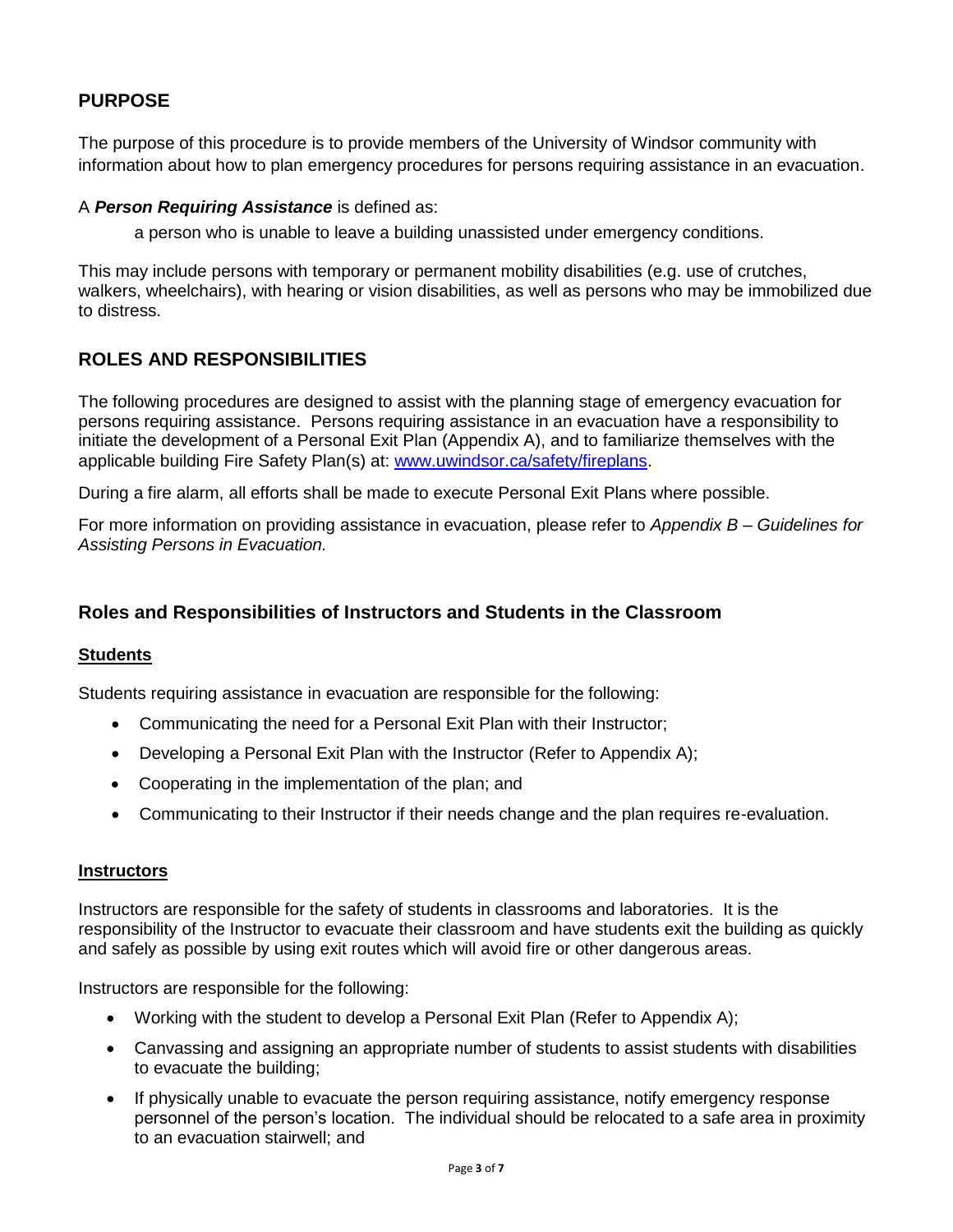The Instructor shall notify Windsor Fire Department or Campus Community Police of the location of any occupants remaining in the building.

For more information, the student and instructor may contact the Student Success Centre – Disability Services; Office of Human Rights, Equity and Accessibility; or the Campus Community Police Emergency Preparedness Coordinator.

# <span id="page-3-0"></span>**Roles and Responsibilities of Employees and Supervisors**

The Integrated Accessibility Standards of the Accessibility for Ontarians with Disabilities Act (AODA) states that every employer shall provide individualized workplace emergency response information to employees who have identified to the employer that they have a disability that requires accommodation. To ensure the University is meeting these obligations, employees and supervisors have the responsibilities listed below.

# <span id="page-3-1"></span>**Employees**

- Communicating the need for a Personal Exit Plan with their supervisor;
- Developing a Personal Exit Plan with their supervisor (Refer to Appendix A);
- Cooperating in the implementation of the plan; and
- Communicating with their supervisor if their needs change and the plan requires re-evaluation.

### <span id="page-3-2"></span>**Supervisors**

- Upon request, assist with the development and implementation of a Personal Exit Plan for the employee (Refer to Appendix A).
- Review the individualized Personal Exit Plan when:
	- o the employee moves to a different location;
	- $\circ$  the employee's overall accommodations needs or plans are reviewed; and
	- o when the general emergency response policies are reviewed.
- Notify the Health and Safety office to ensure the Personal Exit Plan is included as part of the building Fire Safety Plan

For more information, the employee and supervisor may contact the Health and Safety office, the Campus Community Police Emergency Preparedness Coordinator, and/or the Office of Human Rights, Equity and Accessibility.

# <span id="page-3-3"></span>**Roles and Responsibilities of Students and Staff in Residences**

Residence Services has assigned student Fire Wardens on each floor in all University residences. During an emergency evacuation, the Fire Wardens have been trained to check their designated areas and work with the Residence Assistants to provide assistance to persons evacuating the building. Fire Wardens are trained to check their assigned areas as well as the stairwells and aid anyone needing assistance.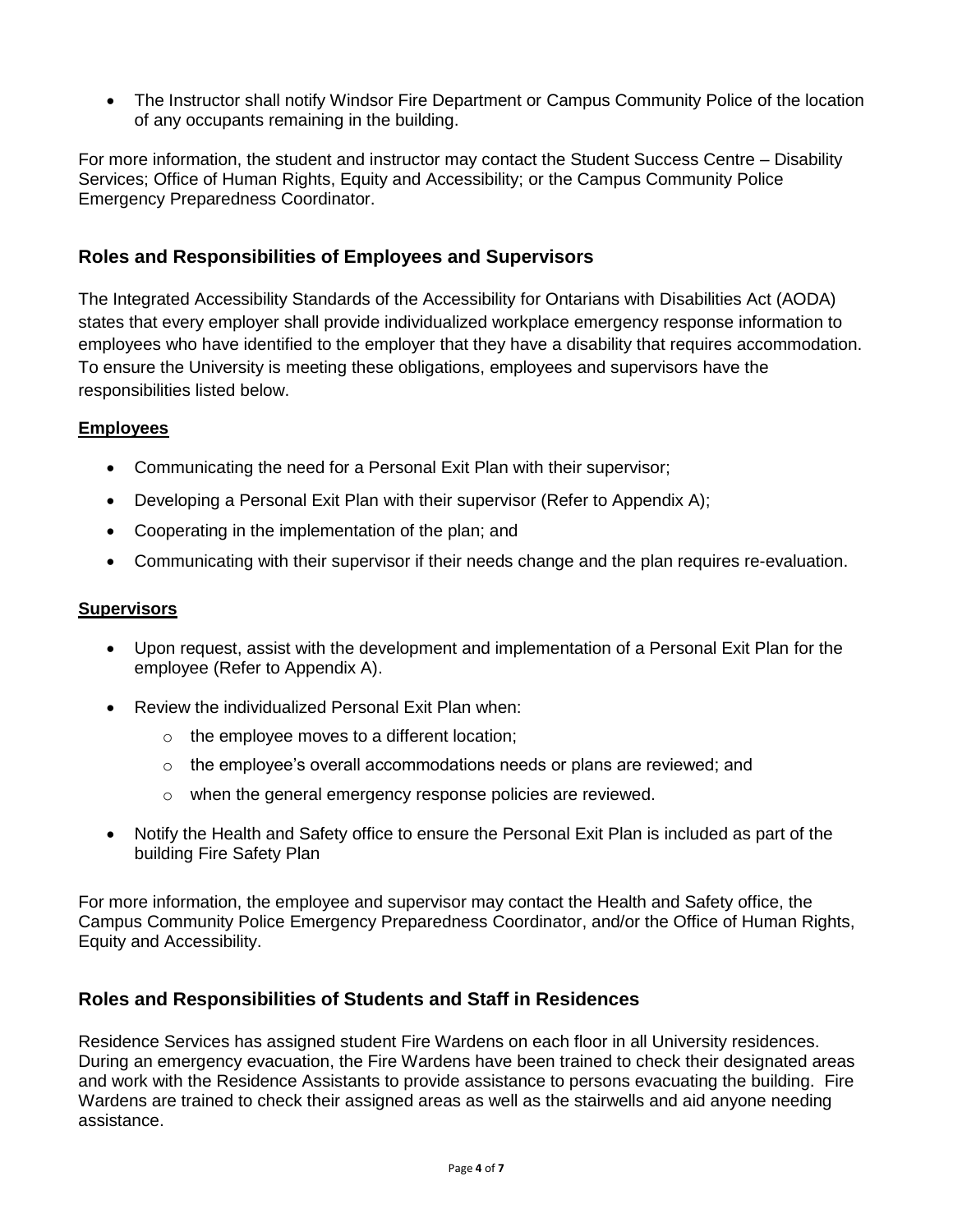Residence Services also works with students requiring assistance in evacuation to develop a Personal Exit Plan (Refer to Appendix A). This plan may include friends and people living around the student.

For more information, the student and Residence Services staff may contact the Student Success Centre – Disability Services; Office of Human Rights, Equity and Accessibility; or the Campus Community Police Emergency Preparedness Coordinator.

# <span id="page-4-0"></span>**Roles and Responsibilities within Student Centre buildings**

When visiting the student centres on campus (CAW Student Centre, Leddy and Law Libraries, and the St. Denis Centre) persons requiring assistance during an evacuation are responsible to check-in with the front desk using the following procedure:

- Inform staff of intended location and duration of stay within in the building.
- Inform staff of departure.

Front-desk staff are responsible for making emergency response personnel aware of the individual(s) requiring evacuation assistance and their reported location.

In the event of an emergency evacuation, please follow the *Emergency Procedures for Persons Requiring Assistance in Evacuation* below.

# <span id="page-4-1"></span>**Roles and Responsibilities during Special Events**

An Event Organizer is defined as the person who schedules and plans a special event on campus, including conferences, meetings, activities, functions, and other social events.

Event Organizers are responsible:

- to be familiar with Emergency Evacuation Procedures, including the posted evacuation routes;
- during the special event, to evacuate the event space and have event patrons exit the building as quickly and safely as possible

When planning a special event, the Event Organizer shall assign an appropriate number of event staff/volunteers to assist with evacuation and patrons requiring assistance to evacuate the building. All staff/volunteers assigned to assist with evacuation must be trained in their roles and responsibilities in the event of a fire alarm.

Patrons attending a special event on campus who require assistance to evacuate the building are responsible to communicate this need to the Event Organizer prior to the commencement of the event.

For more information, the Event Organizer and attendees may contact the Office of Human Rights, Equity and Accessibility.

#### **When the fire alarm sounds:**

The Event Organizer will take charge of the classroom / event space, and ensure:

• Event patrons evacuate safely;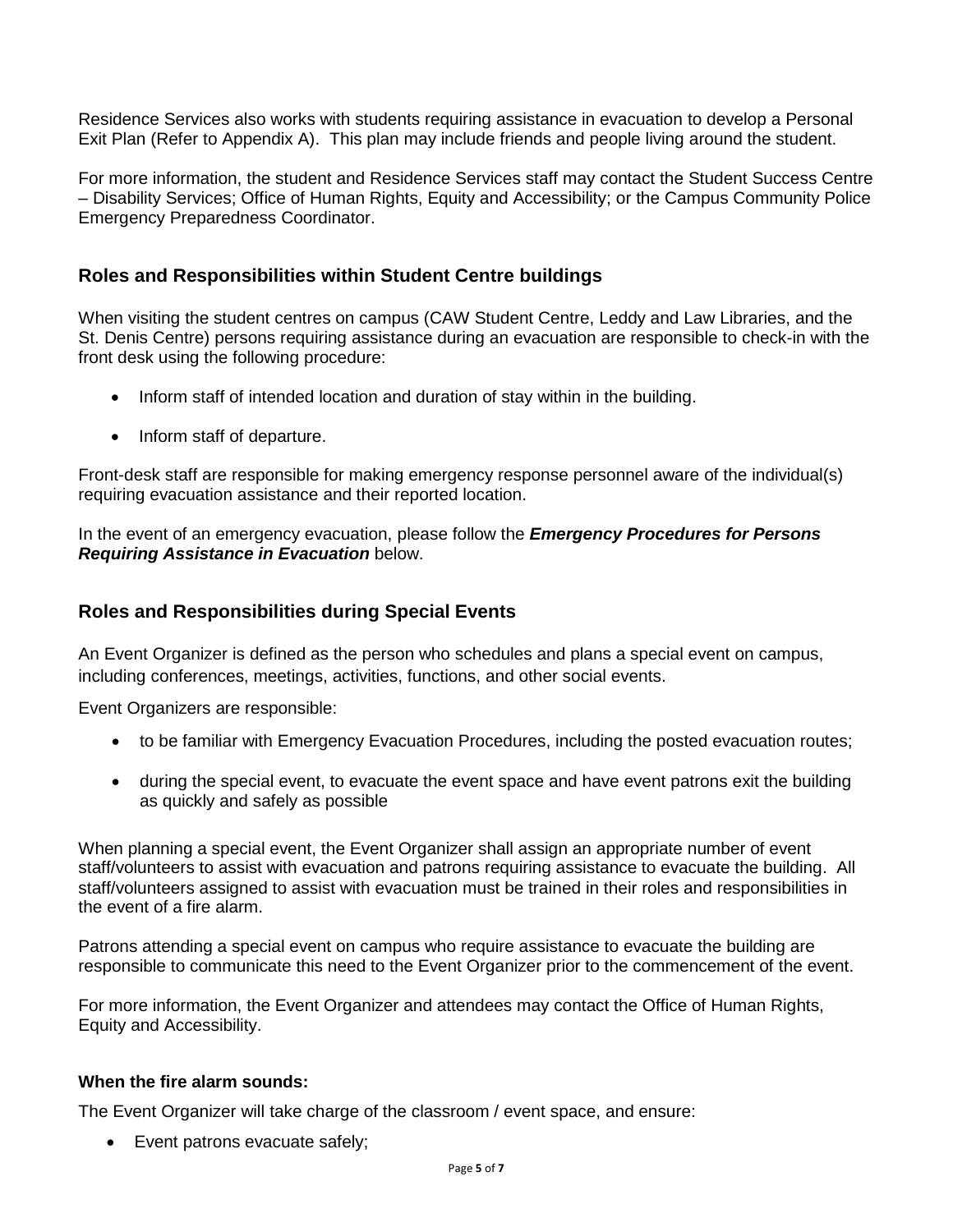- Event patrons have moved to a safe area away from the building;
- During an alarm after-hours, that appropriate emergency services have been notified (Campus Community Police at ext. 911 or Windsor Fire at 9-1-1 from a mobile phone). Provide the location of fire, your name and answer any questions asked by the dispatcher.

#### **When emergency services arrive:**

- Wait for further instruction from Windsor Fire & Rescue Services and/or Campus Community Police.
- Provide any known information on the evacuation status, nature of the emergency, any injured occupants or persons requiring assistance, or location of anyone in the building who refused to evacuate.
- DO NOT let event patrons back into the building until Windsor Fire and/or Campus Community Police declares it safe to do so.
- The designated meeting area in the event of an extended and/or after-hours evacuation is the CAW Student Centre, or alternate location as determined by emergency responders.